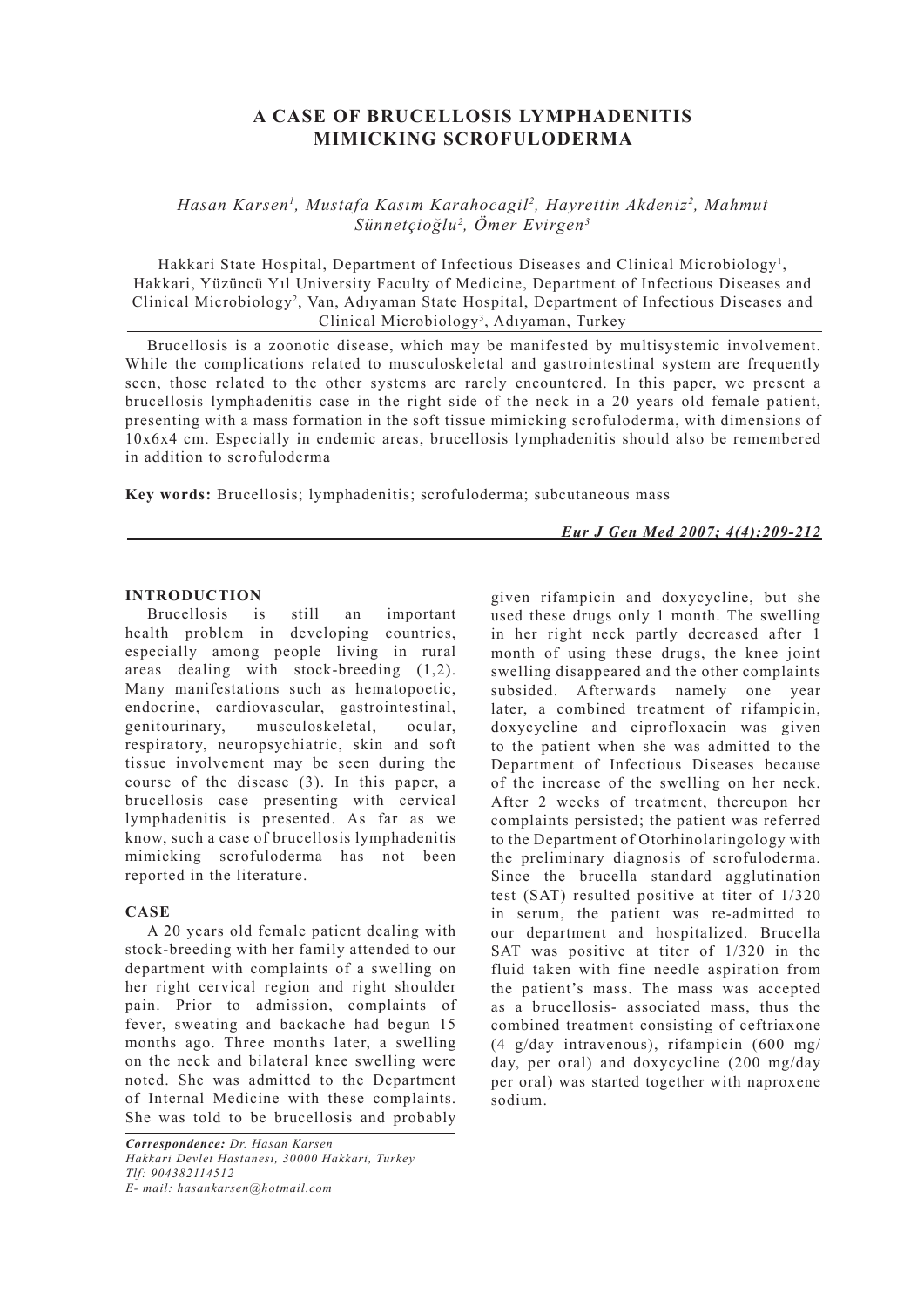

**Figure 1. The cervical mass in the patient is shown** 



Figure 2. After treatment, the mass **markedly decreased**

There was a history of consumption of fresh cheese made from raw milk and their animals have aborted many times.

On physical examination: blood pressure was 130/90 mmHg, pulse rate 80/min, axillary temperature 36.5 º C, breathing rate 20/min. The mass was stiff in nature, in same color with the skin, superficial, with clear margins, painful, attached to the skin, in dimensions of 10x6x4 cm which was extending from the right mandibular corner to the clavicula (Figure1). The examination of the other systems revealed no pathology. On laboratory investigations, leukocyte count was 7750/  $mm<sup>3</sup>$  (with differential of neutrophils 62%, lymphocytes 23%, and monocytes 11%); hemoglobin 9.4 g/dL; platelet count  $220.000/mm^3$ ; erythrocyte sedimentation rate 30 mm/h; C-reactive protein <3.25 mg/ L; fasting blood sugar 81 mg/dL; alanine aminotransferase 48 U/L; and alanine serum transferase 58 U/L. The other biochemical parameters were normal. Additionally, tests for tuberculin, human immunodeficiency virus, toxoplasmosis, typhoid fever and syphilis were negative; the chest radiography was evaluated as normal. Gram, Ehrlich-Ziehl-Neelsen (EZN) and fungal stains of the mass fluid were unremarkable. No bacterial and fungal growth occurred in the

cultures performed from the blood and the mass fluid. Histopathological examination of the mass fluid revealed benign reactive lymphadenitis. On the ultrasonography of her neck which was performed on the second day of hospitalization, multiple conglomerated lymphadenopathy was observed. This mass was extending from the right mandibular corner to the inferior, the largest one being with dimension of 24x12 mm. Because the patient did not accept the surgical operation and the mass size decreased approximately at a rate of 50% on the 30th day of treatment, ceftriaxone was stopped and the patient was discharged from the hospital to come to the control follow-up with one month intervals. Brucellosis treatment with rifampicin and doxycycline was maintained for additional 5 months. During her follow up, the laboratory investigations returned to normal and the mass markedly disappeared (Figure 2).

#### **DISCUSSION**

Brucellosis is a zoonotic disease, which can be seen worldwide (4). It is widespread especially in Eastern and South-Eastern Anatolia regions of our country (5). Transmission to human generally occurs by gastrointestinal route, then the bacteria enter the lymphatics and replicate within regional lymph nodes. Hematogenous dissemination is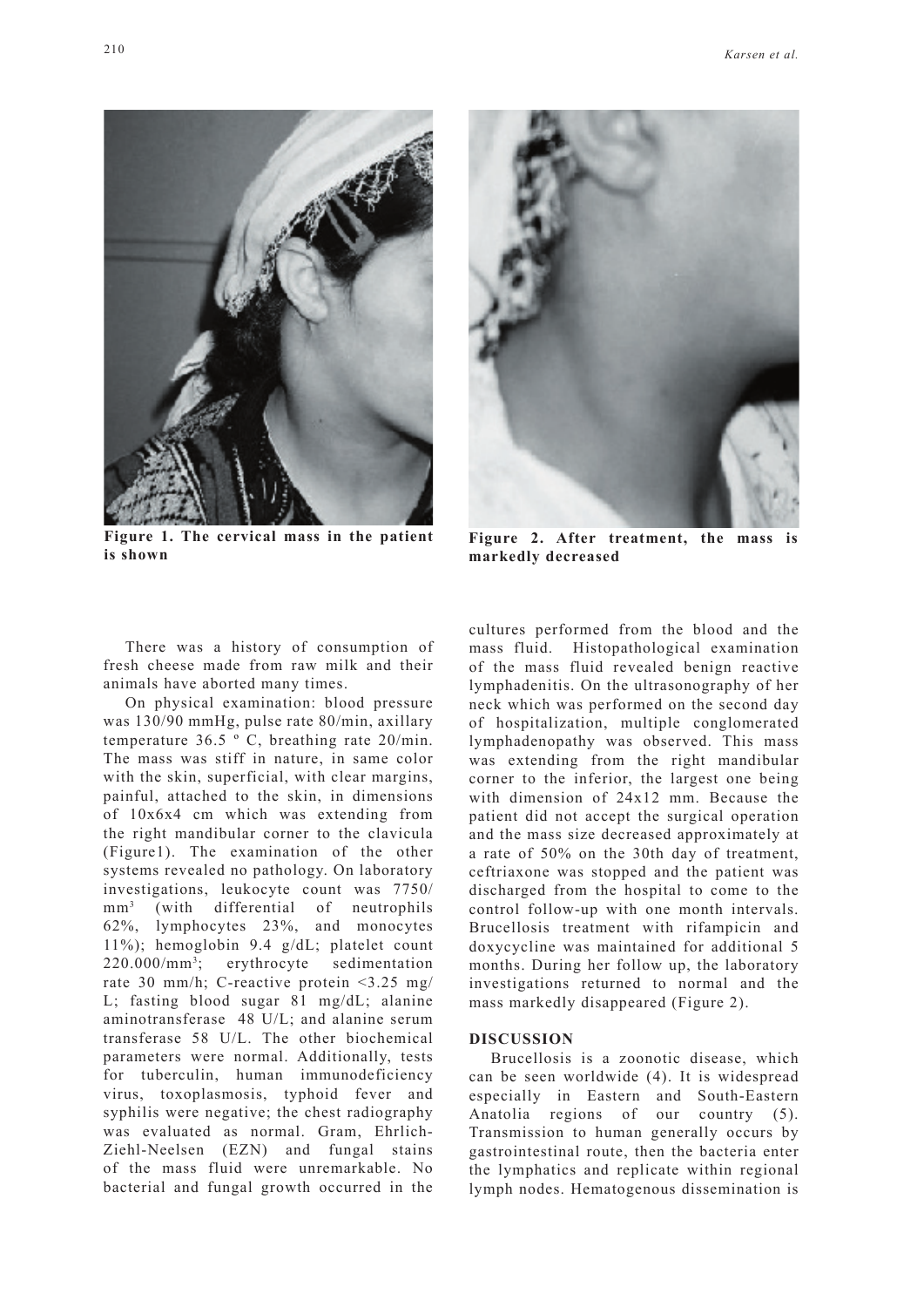then followed by localization of bacteria within organs rich in elements of reticuloendothelial system, such as liver, spleen and bone marrow. While the complications related to the musculoskeletal and gastrointestinal systems are frequently seen, complications related to the skin and soft tissue are rarely encountered (6). Nine cases of brucellosis–associated soft tissue abscesses have been reported from 1968 onwards up to date in the literature (7). Skin and soft tissue manifestations of brucellosis are generally accompanied by general symptoms of brucellosis (4). Also in our case, general symptoms of brucellosis had been continuing for 3 months before the development of the cervical mass. Since the clinical symptoms of brucellosis are quite similar to the other infectious and noninfectious diseases, many diseases should be taken into consideration in differential diagnosis. (8). Among them may be cited acute bacterial infections of the lymph nodes, plague, tularemia, actinomycosis, fungal infections, cat scratch disease, infectious mononucleosis, toxoplasmosis, scrofuloderma and malignity (9).

Despite the fact that our patient was young, the complaints such as fever, backache and loss of appetite had been continuing for 15 months. This firstly made us consider that the case may be scrofuloderma or a malignity. Since there was no fistula and caseification necrosis on her physical examination, and EZN staining was negative in the fluid obtained by fine needle aspiration together with a positive SAT result at titer of 1/320 in this fluid, the diagnosis of scrofuloderma was ruled. There was no other finding indicating tuberculosis such as positive tuberculin test and/or chest radiography in the patient either. The long duration of the disease was attributed to the early discontinuation of antibrucellar drugs by the patient herself. Because the histopathological examination of the mass fluid was evaluated as benign reactive lymphadenitis, the case was accepted with the present findings as brucellosis lymphadenitis mimicking scrofuloderma. Since the patients use frequently various antibiotics before the diagnosis was achieved, as in our case, and the growth of the agent is quite late in the culture media, the diagnosis of brucellosis is widely done by serological methods (10). Taking into account that brucellosis can result in miscellaneous complications, as seen also in our case, it should be considered in differential diagnosis of soft tissue masses and the diagnosis should be achieved either by culture or by serological methods. Treatment duration must be at least 6 weeks and in the presence of any complication, the treatment duration and combination should properly be lengthened according to the clinical and laboratory findings (6). Because the treatment duration is quite long in brucellosis, adaptability of the patients to the treatment is as important as the treatment itself. In our patient, triple antibrucellar treatment with rifampicin, doxycycline and ciprofloxacin was started at our outpatient clinic, but upon hospitalization after histopathological diagnosis was achieved, ceftriaxone was replaced by ciprofloxacin and maintained for 1 month with rifampicin and doxycycline that was maintained for additional 5 months.

In conclusion especially in endemic areas, in differential diagnosis of subcutaneous masses resisting to the treatment with chronic course, brucellosis should also be remembered along with scrofuloderma. As far as we know, because such a case of brucella lymphadenitis mimicking scrofuloderma has not been reported in the literature, we think that similar to the definition of scrofuloderma for tuberculosis presenting with lymphadenitis in the cervical area, a new entity and probably a peculiar name could be given to that presentation of brucellosis presenting with lymphadenitis in the same area.

## **REFERENCES**

- 1. Colmenero JD, Reguera JM, Martos F, et al. Complications associated with Brucella melitensis infection: A study of 530 cases. Medicine (Baltimore) 1996; 75:195-211
- 2. Irmak H, Buzgan T, Karahocagil MK, Evirgen Ö, Akdeniz H, Demiröz AP. The effect of levamisole combined with the classical treatment in chronic brucellosis. Tohoku J Exp Med 2003;201:221-8
- 3. Young EJ. Human brucellosis. Rev Infect Dis 1983;5:821-42
- 4. Young EJ, Brucella species. In: Mandell GL, Bennett JE, Dolin R, eds. Principles and Practice of Infectious Disease. 6th ed. New York, Churchill Livingstone. 2005;2669-74
- 5. Irmak H, Buzgan T, Evirgen Ö, et al. Use of the brucella IgM and IgG flow assays in the serodiagnosis of human brucellosis in an area endemic for brucellosis. Am J Trop Med Hyg 2004;70:688-94
- 6. Sözen TH. Bruselloz In: Topçu AW, Söyletir G, Doğanay M, eds. Infection Diseases and Mycrobiology. Nobel